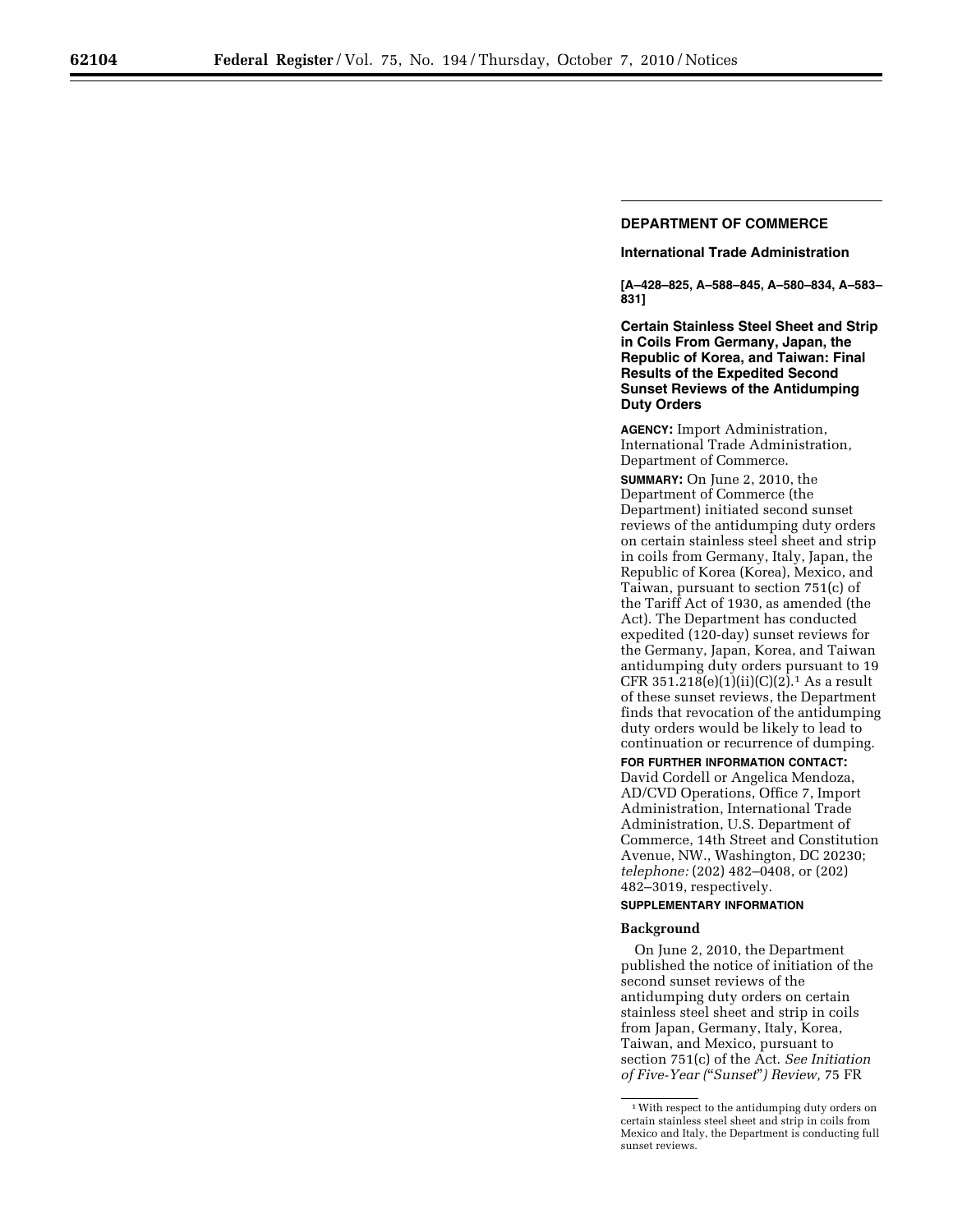### 30777 (June 2, 2010) (*Notice of Initiation*).

The Department received a notice of intent to participate from the AK Steel Corporation; Allegheny Ludlum Corporation; North American Stainless; the United Steel, Paper and Forestry, Rubber, Manufacturing, Energy, Allied Industrial Service Workers International Union; United Auto Workers Local 3303; and United Auto Workers Local 4104 (collectively, "petitioners" or ''domestic interested parties'') within the deadline specified in 19 CFR 351.218(d)(1)(i). The petitioners claimed domestic interested party status under sections 771(9)(C) and (D) of the Act stating that they are either producers in the United States of a domestic like product or certified unions which are representative of an industry engaged in the manufacture, production, or wholesale in the United States of a domestic like product.

The Department received adequate substantive responses to the *Notice of Initiation* from the domestic interested parties within the 30-day deadline specified in 19 CFR 351.218(d)(3)(i). We received no substantive responses from respondent interested parties with respect to the antidumping duty orders on certain stainless steel sheet and strip in coils from Germany, Japan, Korea and Taiwan. As a result, pursuant to section 751(c)(3)(B) of the Act and 19 CFR 351.218(e)(1)(ii)(C)(2), the Department conducted expedited (120-day) sunset reviews of the antidumping duty orders on certain stainless steel sheet and strip in coils from Germany, Japan, Korea, and Taiwan.

### **Scope of the Orders**

For purposes of the orders, the products covered are certain stainless steel sheet and strip in coils. Stainless steel is an alloy steel containing, by weight, 1.2 percent or less of carbon and 10.5 percent or more of chromium, with or without other elements. The subject sheet and strip is a flat-rolled product in coils that is greater than 9.5 mm in width and less than 4.75 mm in thickness, and that is annealed or otherwise heat treated and pickled or otherwise descaled. The subject sheet and strip may also be further processed (*e.g.,* cold-rolled, polished, aluminized, coated, *etc.*) provided that it maintains the specific dimensions of sheet and strip following such processing. The merchandise subject to the orders is currently classified in the Harmonized Tariff Schedule of the United States (HTS) at subheadings: 7219.13.00.31, 7219.13.00.51, 7219.13.00.71, 7219.13.00.81, 7219.14.00.30, 7219.14.00.65, 7219.14.00.90,

7219.32.00.05, 7219.32.00.20, 7219.32.00.25, 7219.32.00.35, 7219.32.00.36, 7219.32.00.38, 7219.32.00.42, 7219.32.00.44, 7219.33.00.05, 7219.33.00.20, 7219.33.00.25, 7219.33.00.35, 7219.33.00.36, 7219.33.00.38, 7219.33.00.42, 7219.33.00.44, 7219.34.00.05, 7219.34.00.20, 7219.34.00.25, 7219.34.00.30, 7219.34.00.35, 7219.35.00.05, 7219.35.00.15, 7219.35.00.30, 7219.35.00.35, 7219.90.00.10, 7219.90.00.20, 7219.90.00.25, 7219.90.00.60, 7219.90.00.80, 7220.12.10.00, 7220.12.50.00, 7220.20.10.10, 7220.20.10.15, 7220.20.10.60, 7220.20.10.80, 7220.20.60.05, 7220.20.60.10, 7220.20.60.15, 7220.20.60.60, 7220.20.60.80, 7220.20.70.05, 7220.20.70.10, 7220.20.70.15, 7220.20.70.60, 7220.20.70.80, 7220.20.80.00, 7220.20.90.30, 7220.20.90.60, 7220.90.00.10, 7220.90.00.15, 7220.90.00.60, 7220.90.00.80.

Although the HTS subheadings are provided for convenience and customs purposes, the Department's written description of the merchandise subject to the orders is dispositive. Excluded from the scope of the orders are the following: (1) Sheet and strip that is not annealed or otherwise heat treated and pickled or otherwise descaled; (2) sheet and strip that is cut to length, (3) plate (*i.e.,* flat-rolled stainless steel products of a thickness of 4.75 mm or more), (4) flat wire (*i.e.,* cold-rolled sections, with a prepared edge, rectangular in shape, of a width of not more than 9.5 mm, and (5) razor blade steel. Razor blade steel is a flat-rolled product of stainless steel, not further worked than cold-rolled (cold-reduced), in coils, of a width of not more than 23 mm and a thickness of 0.266 mm or less, containing, by weight, 12.5 to 14.5 percent chromium, and certified at the time of entry to be used in the manufacture of razor blades. *See* Chapter 72 of the HTS, ''Additional U.S. Note'' 1(d). Flapper valve steel is also excluded from the scope of the order. This product is defined as stainless steel strip in coils containing, by weight, between 0.37 and 0.43 percent carbon, between 1.15 and 1.35 percent molybdenum, and between 0.20 and 0.80 percent manganese. This steel also contains, by weight, phosphorus of 0.025 percent or less, silicon of between 0.20 and 0.50 percent, and sulfur of 0.020 percent or less. The product is manufactured by means of vacuum arc remelting, with inclusion controls for sulphide of no more than 0.04 percent and for oxide of no more than 0.05

percent. Flapper valve steel has a tensile strength of between 210 and 300 ksi, yield strength of between 170 and 270 ksi, plus or minus 8 ksi, and a hardness (Hv) of between 460 and 590. Flapper valve steel is most commonly used to produce specialty flapper valves in compressors. Also excluded is a product referred to as suspension foil, a specialty steel product used in the manufacture of suspension assemblies for computer disk drives. Suspension foil is described as 302/304 grade or 202 grade stainless steel of a thickness between 14 and 127 microns, with a thickness tolerance of plus-or-minus 2.01 microns, and surface glossiness of 200 to 700 percent Gs. Suspension foil must be supplied in coil widths of not more than 407 mm, and with a mass of 225 kg or less. Roll marks may only be visible on one side, with no scratches of measurable depth. The material must exhibit residual stresses of 2 mm maximum deflection, and flatness of 1.6 mm over 685 mm length. Certain stainless steel foil for automotive catalytic converters is also excluded from the scope of the orders. This stainless steel strip in coils is a specialty foil with a thickness of between 20 and 110 microns used to produce a metallic substrate with a honeycomb structure for use in automotive catalytic converters. The steel contains, by weight, carbon of no more than 0.030 percent, silicon of no more than 1.0 percent, manganese of no more than 1.0 percent, chromium of between 19 and 22 percent, aluminum of no less than 5.0 percent, phosphorus of no more than 0.045 percent, sulfur of no more than 0.03 percent, lanthanum of less than 0.002 or greater than 0.05 percent, and total rare earth elements of more than 0.06 percent, with the balance iron. Permanent magnet iron-chromiumcobalt alloy stainless strip is also excluded from the scope of the orders. This ductile stainless steel strip contains, by weight, 26 to 30 percent chromium, and 7 to 10 percent cobalt, with the remainder of iron, in widths 228.6 mm or less, and a thickness between 0.127 and 1.270 mm. It exhibits magnetic remanence between 9,000 and 12,000 gauss, and a coercivity of between 50 and 300 oersteds. This product is most commonly used in electronic sensors and is currently available under proprietary trade names such as "Arnokrome III."<sup>2</sup>

Certain electrical resistance alloy steel is also excluded from the scope of the orders. This product is defined as a nonmagnetic stainless steel manufactured to

<sup>&</sup>lt;sup>2</sup>"Arnokrome III"' is a trademark of the Arnold Engineering Company.